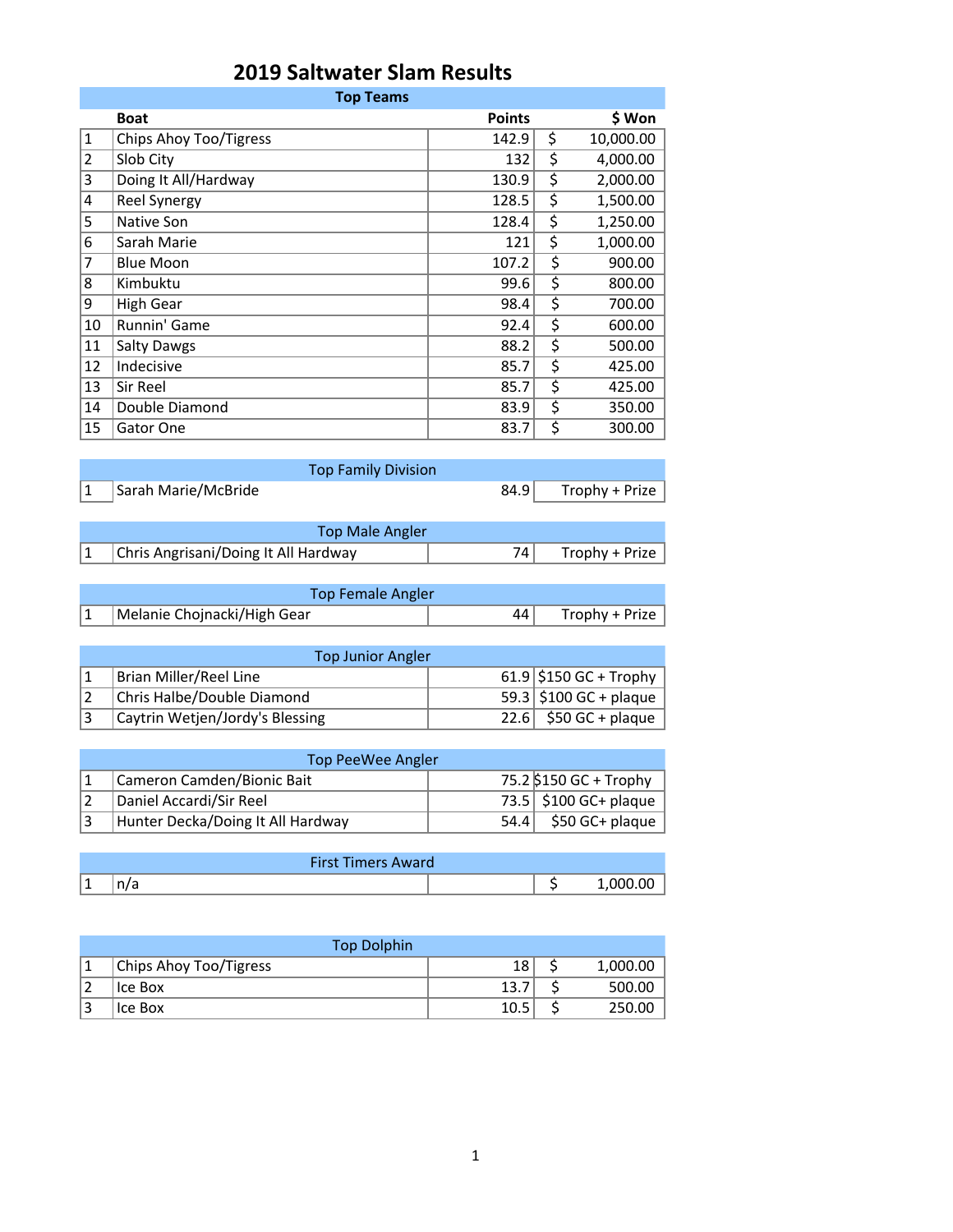## **2019 Saltwater Slam Results**

|                   | Top Wahoo      |      |          |
|-------------------|----------------|------|----------|
|                   | \$\$ Money Pit | 15.4 | 1,000.00 |
| $\mathbf{\hat{}}$ | n/a            |      | 500.00   |
| 3                 | n/a            |      | 250.00   |

|   | <b>Top King</b> |      |          |
|---|-----------------|------|----------|
|   | High Gear       | 34.6 | 1,000.00 |
|   | Runnin' Game    | 34.3 | 500.00   |
| 2 | O-Sea-D         | 32.4 | 250.00   |

| Top Tuna           |      |          |
|--------------------|------|----------|
| Sarah Marie        | 29.7 | 1,000.00 |
| Screamin ReelZ     | 28.8 | 500.00   |
| <b>Salty Dawgs</b> | 26.1 | 250.00   |

|                          | <b>Top Cobia</b> |      |          |
|--------------------------|------------------|------|----------|
|                          | Ice Box          | 13.9 | 1,000.00 |
| ▵                        | n/a              |      | 500.00   |
| $\overline{\phantom{0}}$ | n/a              |      | 250.00   |

| Show Me the Mahi       |      |        |
|------------------------|------|--------|
| 'Ice Box               | 24.2 | 750.00 |
| Chips Ahoy Too/Tigress | 18   | 250.00 |

| <b>Top Small Boat</b> |                   |      |  |          |
|-----------------------|-------------------|------|--|----------|
|                       | Kluch/The Program | 62.2 |  | 1,500.00 |
|                       | Reel Line         | 61.9 |  | 750.00   |
| $\mathbf{\hat{}}$     | Reel E Sea        | 61   |  | 250.00   |

| <b>Non-Pro Division</b> |                                 |      |  |          |  |
|-------------------------|---------------------------------|------|--|----------|--|
|                         | Runnin' Game                    | 92.4 |  | 2,000.00 |  |
| 2                       | Dock Tales/3rd&3rd Delray Beach | 79.3 |  | 1,500.00 |  |
| 13                      | LowKey                          | 75   |  | 750.00   |  |
| 14                      | Loan Shark                      | 44.8 |  | 500.00   |  |
|                         | Hookum2cookum                   | 43.2 |  | 250.00   |  |

| Bluewater Bonanza - Total Aggregate Weight |                        |       |  |          |  |
|--------------------------------------------|------------------------|-------|--|----------|--|
|                                            | Chips Ahoy Too/Tigress | 142.9 |  | 3.240.00 |  |
|                                            | Slob City              | 132   |  | 1.944.00 |  |
|                                            | Doing It All Hardway   | 131.9 |  | 1,296.00 |  |